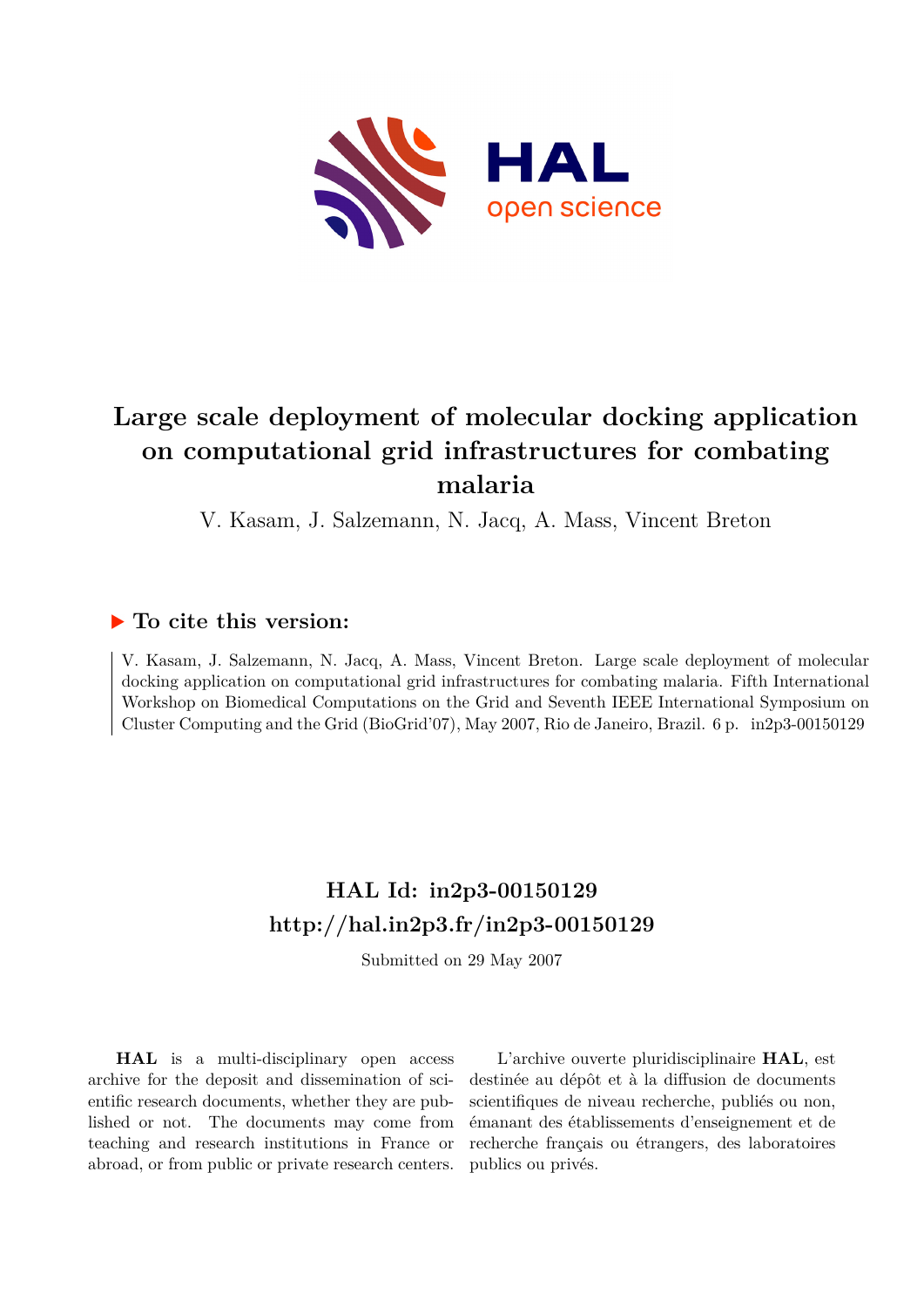# **Large Scale Deployment of Molecular Docking Application on Computational Grid infrastructures for Combating Malaria**

Vinod Kasam<sup>1, 2\*</sup>, Jean Salzemann<sup>1\*</sup>, Nicolas Jacq<sup>1</sup>, Astrid Mass<sup>2</sup>, Vincent Breton<sup>1</sup>

*1 Laboratoire de Physique Corpusculaire, Campus des Cézeaux - 24 av des Landais, 63177 Aubière cedex, France* 

*2 Fraunhofer Institut for Algorithms and Scientific Computing (SCAI), Schloss Birlingoven, 53754, Sankt Augustin, Germany.* 

*\*Vinod kasam: kasam@clermont.in2p3.fr Jean Salzemann: salzemann@clermont.in2p3.fr* 

### **Abstract**

*Computational grids are solutions for several biological applications like virtual screening or molecular dynamics where large amounts of computing power and storage are required. The WISDOM project successfully deployed virtual screening at large scale on EGEE grid infrastructures in the summer 2005 and achieved 46 million dockings in 45 days, which is equivalent to 80 CPU years. WISDOM is one good example of a successful deployment of an embarrassingly parallel application. In this paper, we describe the improvements in our deployment. We screened ZINC database against four targets implicated in malaria. During more than 2 months and a half, we have achieved 140 million dockings, representing an average throughput of almost 80,000 dockings per hour. This was made possible by the availability of thousands of CPUs through different infrastructures worldwide. Through the acquired experience, the WISDOM production environment is evolving to enable an easy and faulttolerant deployment of biological tools.* 

## **1. Introduction**

WISDOM stands for World-wide In Silico Docking On Malaria. Malaria together with many other tropical and protozoan diseases is one of the most neglected diseases by the developed countries as well as by the pharmaceutical industries. Plasmodium is the protozoan genus causing malaria. Due to very high costs associated to the drug discovery process as well as due to late stage attrition rates, novel and cost effective strategies are absolutely needed for combating the neglected diseases, especially malaria [1].

In silico screening of chemical compounds against a particular target is termed as virtual screening. The costs associated to the virtual screening of chemical compounds are significantly low when compared to screening of compounds in experimental laboratory. Beside the costs, virtual screening is fast and reliable [2,3]. However, it is computationally intensive; docking a single compound within the active site of a given receptor requires about 1 minute CPU. With the development of combinatorial chemistry technology, millions of different chemical compounds are now available in electronic databases [4]. To screen all these compounds and store the results is a real data challenge. To address this problem, computational grid infrastructures are used. WISDOM-I [5] is the first large scale deployment of molecular docking application on EGEE grid infrastructure. It took place from August 2005 to September 2005 and achieved 41 million dockings which is equivalent to 80 years of CPU. The docking was performed on Plasmepsins, a aspartic protease involved in haemoglobin degradation. On the biological front, three scaffolds were identified, of them one is guanidino scaffold which is likely to be novel as it was not known as a plasmepsin inhibitor before [6]. With the success achieved by the WISDOM-I project both on the computation and biological sides, several scientific groups around the world proposed targets implicated in malaria which led to the second assault on malaria. WISDOM-II project deals with several targets which are both X-ray crystal models and homology models. Targets from different classes of proteins are also being tested.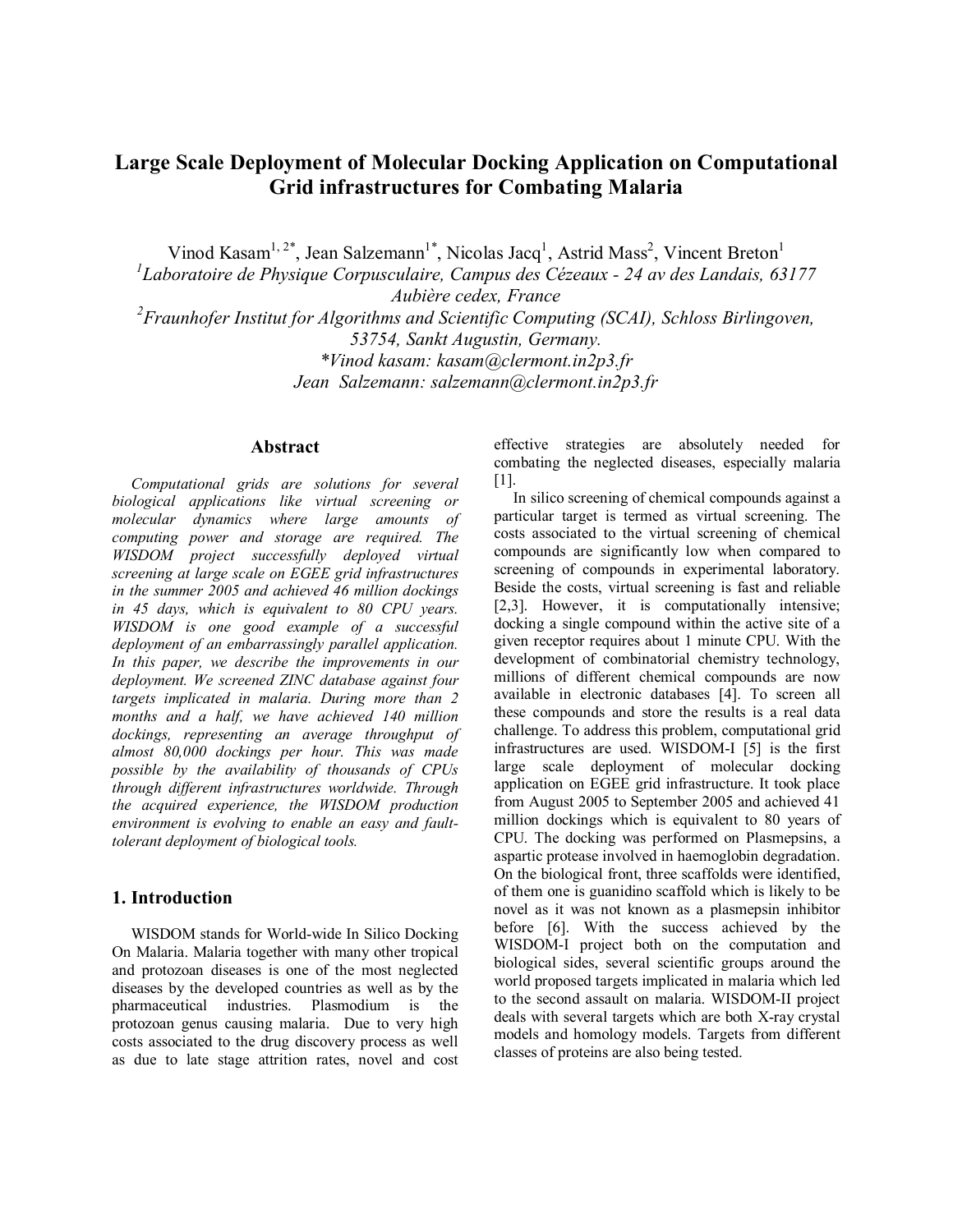| Screening are under process. |                 |                  |                  |                          |                              |              |  |
|------------------------------|-----------------|------------------|------------------|--------------------------|------------------------------|--------------|--|
| <b>Target</b>                | <b>Activity</b> | <b>Structure</b> | PDB id           | <b>Resolution</b>        | Ligand                       | Co-factor    |  |
| GST [9]                      | Detoxification  | Dimer            | 1Q4J             | $2.2^{\circ}$            | <b>GTX</b>                   | NO.          |  |
| P. falciparum                | <b>DNA</b>      | Polymer          | 1J <sub>31</sub> | 2.33                     | WR99210                      | <b>NADPH</b> |  |
| <b>DHFR</b>                  | synthesis       |                  |                  |                          |                              |              |  |
| Wild type                    |                 |                  |                  |                          |                              |              |  |
| P. falciparum                | <b>DNA</b>      | Polymer          | 1J3K             | 2.10                     | WR99210                      | <b>NADPH</b> |  |
| <b>DHFR [11]</b>             | synthesis       |                  |                  |                          |                              |              |  |
| Quadruple mutant             |                 |                  |                  |                          |                              |              |  |
| P. vivax                     | <b>DNA</b>      | Polymer          | 2BL9             | 1.90                     | Pyrimethamine                | <b>NADPH</b> |  |
| <b>DHFR</b> [10]             | synthesis       |                  |                  |                          |                              |              |  |
| Wild type                    |                 |                  |                  |                          |                              |              |  |
| P. falciparum                | <b>DNA</b>      | Polymer          | 2BLC             | 2.25                     | Des-                         | <b>NADPH</b> |  |
| <b>DHFR</b>                  | synthesis       |                  |                  |                          | Chloropyrimethamine          |              |  |
| Double mutant                |                 |                  |                  |                          |                              |              |  |
| Plasmodium                   | Cell division   | Monomer          | Homology         | $\overline{\phantom{a}}$ | $\qquad \qquad \blacksquare$ | <b>GTP</b>   |  |
| Tubulin [12]*                |                 |                  | model            |                          |                              |              |  |

**Table 1. Structural features of all the targets used in WISDOM II. \* Target preparation and Screening are under process.** 

## **2. Materials and methods**

Virtual screening by molecular docking requires target structure, chemical compound database and docking software. Several targets are used in the current project and are described in the table 1: Dihydrofolate reductase (DHFR), Glutatione–Strasferase (GST) and Tubulin. The chemical compound database used is ZINC and the docking software used is FlexX [7, 8].

### **3. Procedure**

The goal of WISDOM II is two folds, the biological goal is to find the best hits against the targets implicated in malaria and the computational goal is to keep improving the relevance of computational grids in drug discovery applications. We are going to discuss in details the virtual screening experimental set up and the grid architecture and deployment.

#### **3.1. Virtual screening experimental setup**

The structural features of all the targets screened are given in table 1. The complete virtual screening experiment is segmented into five different phases. i: Target preparation, ii: Compound database, iii: Validation of the docking experiment, iv: Screening, v: Result analysis.

**3.1.1. Target preparation.** A standard protocol is used while preparing the target structures. The initial coordinates for all the target structures are obtained from Brookhaven protein database (http://www.pdb.org). Depending upon the inclusion of the significant residues, active site is defined as 8.0 Å for GST, 10.0 Å for PfDHFR and PvDHFR around the co-crystallized ligand. X-ray crystal models for tubulin are not available; hence a homology model had to be built. Tubulin will be discussed in detail in another paper. Structural details on the first three targets used for screening in WISDOM-II are described in table 1.

**3.1.1. Compound database.** The compound library used for WISDOM was obtained from the ZINC database [13]. The ZINC database is a collection of 4.3 million chemical compounds ready for virtual screening from different vendors. We have chosen to use the ZINC library because ZINC is an open source database and the structures have already been filtered according to the Lipinski rules. Moreover the data are available in different file formats (Sybyl mol2 format, sdf and smiles). A total of 4.3 million compounds were downloaded from the ZINC database and screened against 4 different targets (table 1).

**3.1.3. Validation of the docking experiment.** Redocking against the co-crystallized compound is performed to check and tune the docking experiment requirements. Re-docking serves as a control for finally selecting the parameters for target structure.

### **3.2. Grid infrastructure and Deployment**

**3.2.1. Grid Infrastructures.** The deployments were achieved on several grid infrastructures: Auvergrid [14], EELA [15], EGEE [16], EUChinaGrid [17] and EUMedGrid [18]. All these infrastructures are actually using the same middleware, gLite. While EGEE is the main infrastructure offering the largest resources, they are all interconnected with EGEE. In the case of Auvergrid, it is even more evident as all the resources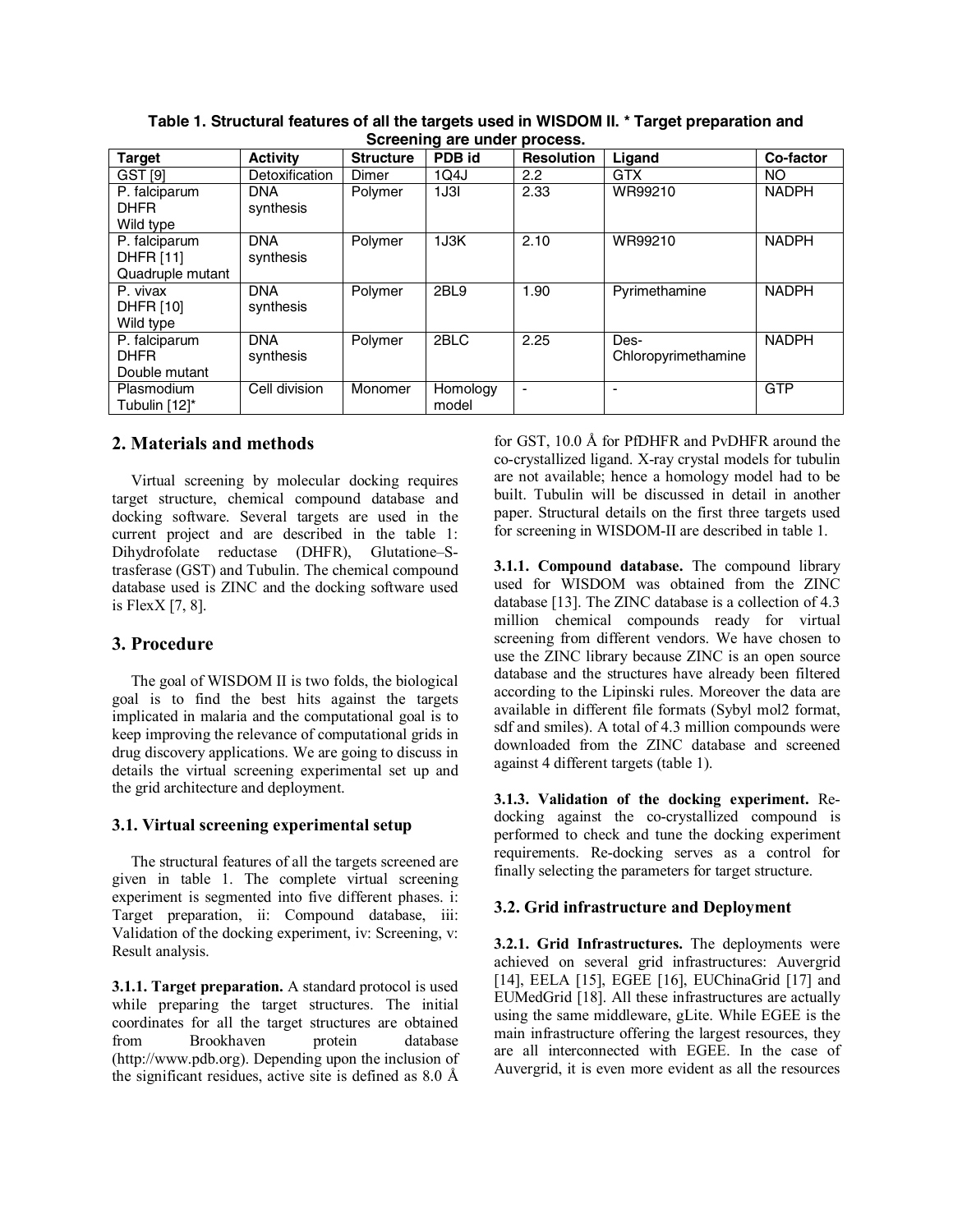available through the Auvergrid Virtual Organization (VO) are also shared with several EGEE VOs.

**3.2.2. WISDOM production Environment.**  WISDOM environment has been used two times in previous large-scale experiments, WISDOM-I in the summer 2005 and a second deployment against avian flu in the spring 2006 [19]. WISDOM environment keeps evolving in order to make it more user friendly and easier to use by non grid experts. The environment was initially using scripts that took care of submitting the jobs and following up their respective status on the grid, giving feedback to the end user. These scripts were reorganized in two different and independent tasks: the submission of the jobs, the follow-up of the jobs, and eventually their resubmission, as well as the collection of the job status and their publication on a web site. These two processes can be started and run simultaneously, the second one being fed from the information provided by the first one.

With the gained experience from the previous deployments [20], the environment was continuously maintained to improve the fault-tolerance of the system, in implementing, for instance, a persistent environment, that can be stopped and restarted at any time without risking of loosing important information. The user can also manage jobs finely, for instance

force the cancellation and resubmission of a scheduled job. Along with this, we tried to minimize the cost of the environment in terms of disk space and CPU consumption for the User Interface: for example, we are generating dynamically the job files which also allow the user to modify on the fly the configuration of the resource brokers and the jobs requirements while saving disk space. This way, the user is sure that the next submissions will take these modifications into account. The figure 1 shows the overall architecture of the environment.

The jobs are submitted directly to the grid Workload Management System (WMS), and are executed on the grid Computing Elements (CEs) and Worker Nodes (WNs). As soon as it is running, a job transfers all the files stored on the Storage Elements (SEs) via the Data Management System (DMS) of the grid with the gridFTP protocol. Then the FlexX software can start to process the dockings. During the job lifetime the status is retrieved from the User Interface and some statistics are generated and collected to a remote server which hosts a relational database and outputs these statistics through a web site. Once the job is finished, the outputs are stored back on the grid Storage Elements (SEs) and the useful docking results are inserted directly into a relational database.



**Figure 1. Schema of the production environment.** 

**3.2.3. Data Challenge Deployment.** The three groups of targets (GST, PvDHFR and PfDHFR) were docked against the whole ZINC database (4.3 millions of compounds) which was cut into 2,422 chunks of 1,800 compounds each. This splitting was chosen because we wanted to have an approximated processing time ranging from 20 to 30 hours for each job (one docking process takes from 40s to 1min depending on the CPU

power and the data). The subsets had to be stored on the involved grid infrastructures. They were basically copied on a SE and were replicated on several locations whenever possible to improve fault-tolerance.

We define a WISDOM instance as being a target structure docked against the whole ZINC database, with a given parameter set. During the experiment a total number of 32 instances were deployed,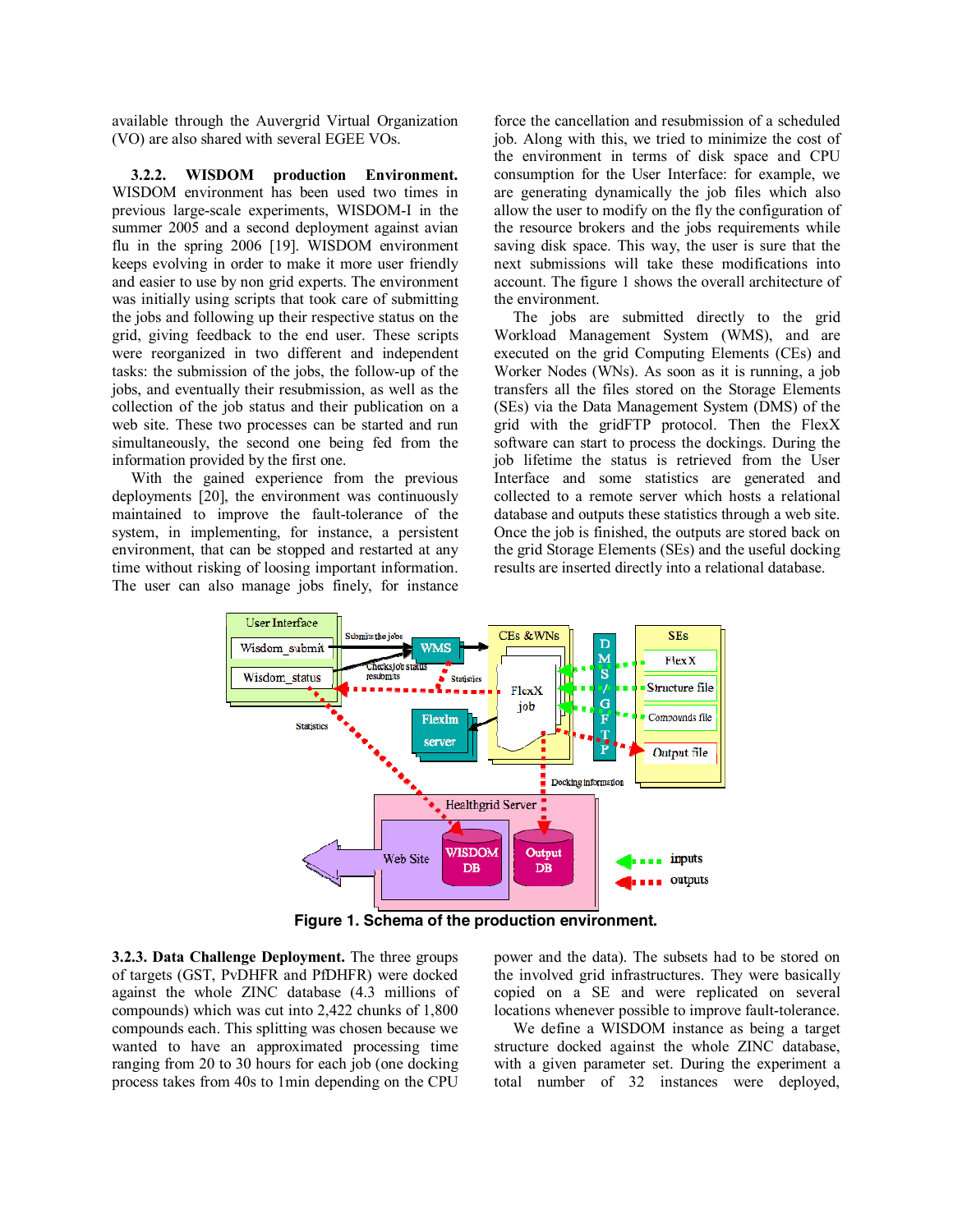corresponding to an overall workload of 77,504 jobs, and up to 140,000,000 docking operations. On this total 32 instances, 29 were docked on EGEE, and 3 were run on Auvergrid, EELA and EuChinaGrid.

The job repartition was quite similar to the previous deployments, but here the United Kingdom and Ireland federation played an even bigger part. For instance, one of the British sites offered for quite a long period of time more than 1,000 free CPUs, which is half of the average used CPUs. The repartition of the jobs on the Auvergrid, EUChinaGrid and EELA infrastructures corresponds to 3% of the total 32 instances.

## **4. Results**

#### **4.1. Grid results analysis.**

Table 2 shows the overall statistics of the deployment. The number of jobs was actually the number of awaited results, but far more jobs were actually submitted on the grid because of the resubmissions and failing jobs.

Anyhow the average docking throughput is coherent with the crunching factor, which basically represents the average number of CPUs used simultaneously all along the data challenge. If we consider 80,000 dockings per hour for 2,000 CPUs (the crunching factor) it means 40 dockings for one CPU per hour, which is coherent with the empiric observation of one

docking process lasting approximately 1 minute on a 3.06 Intel Xeon processor. In the same logic, we can estimate that the instantaneous throughput peak would be obtained when the max number of CPUs were used (i.e.: 5,000), giving a throughput of approximately 200,000 dockings per hour.

In the table 2, the estimated grid success rate is the ratio between successful grid jobs on the total of submitted jobs. The success rate after output checking will consider just the jobs that succeeded in producing the good results; this score is thus lower. There are several explanations for these small values. Actually at the beginning of the data challenge, the observed grid success rate was about 80 to 90%, but it decreased constantly because of overload. The available disk space has also decreased dramatically on some WMS machines, the Resources Brokers, up to a point where some of the job data could not reach the CE. The Resource Brokers failed again to balance reasonably the jobs on the CEs, and some of them ended up with more than 500 jobs in queue. Actually, because of the automatic resubmission, this information should not be taken as an overall significant way to evaluate the efficiency of the grid, because the automatic resubmission guaranteed a successful job, and the aborted jobs are not staying a long time on the grid consuming useful resources. So one must keep in mind that the grid is a very dynamic system, and errors can occur at the last minute.

| <b>Number of Jobs</b>                                       | 77,504               |
|-------------------------------------------------------------|----------------------|
| <b>Total Number of completed dockings</b>                   | 156, 407,400         |
| <b>Estimated duration on 1 CPU</b>                          | 413 years            |
| Duration of the experience                                  | 76 days              |
| <b>Average throughput</b>                                   | 78,400 dockings/hour |
| Maximum number of loaded licences (concurrent running jobs) | 5,000                |
| Number of used computing elements                           | 98                   |
| Average duration of a job                                   | 41 hours             |
| Average crunching factor                                    | 1,986                |
| <b>Volume of output results</b>                             | 1,738 TB             |
| <b>Estimated distribution efficiency</b>                    | 39%                  |
| <b>Estimated grid success rate</b>                          | 49%                  |
| Estimated success rate after output checking                | 37%                  |

#### **Table 2. Overall statistics of the deployment.**

#### **4.2. Preliminary docking results.**

All the results are stored on the SEs of the Grid. Three different types of results are stored for each docking:

- Docking scores (free energy) of the ten best compound conformations after clustering.
- Interaction information between protein and compound for ten best conformations.
- 3D co-ordinates of the ten best conformations in MOL2 format.

As the result analysis of all the instances is under process, preliminary results of one instance, GST A chain score distribution is shown in figure 2. Approximately 100,000 compounds scored more than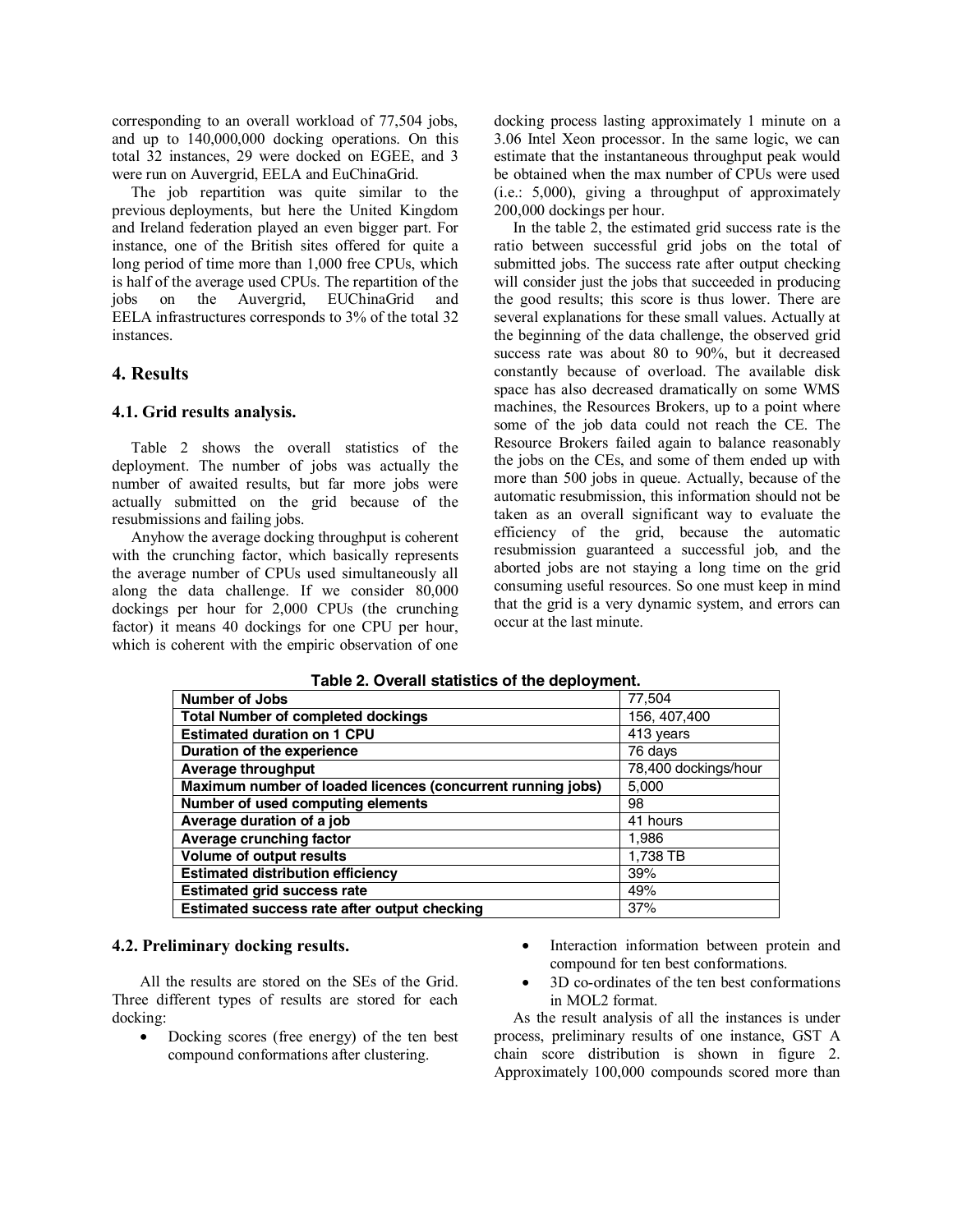# 350000 300000 250000 **Number of compounds** Ë Number of compo 200000 150000 100000 50000 0 -50 -46 -42 -38 -34 -30 -26 -22 -18 -14 -10 -6 -2 2 6 10 14 18 **Docking Energy**

# **Figure 2. The repartition of docking energies of the ZINC database against GST A structure. (The red column represents a score of -24kj/Mol, which is the docking score of a co-crystallized ligand (GTX) of GST A chain).**

#### **4.3. Issues**

As pointed out in the previous section and in the previous experiences of large scale deployment, the scheduling efficiency of the grid is still a major issue. The Resource Broker is still the main bottleneck, and even if used in high number  $(>15)$ , is always a source of trouble. The sometimes unreliable and incomplete information provided by the Information System, which does not publish the available slots and VO limitations that would be mandatory to perform an efficient scheduling, is another point of failure. This deployment also shows that it is not possible to do a naive blacklisting of the failing resources, for the simple fact that virtually all the grid resources have produced aborted jobs, and this blacklisting should also take care of the site scheduled downtimes.

Another issue was that to be able to store and treat the data in a relational database. The machine hosting the database must have good performances to avoid its overloading by the number of queries coming from the grid. In this deployment we used a MySQL database and planned to put all the produced result in the same table, but finally we had to spit this database in several ones (one per target), because MySQL would not have been able to withstand the total number of records.

All these elements demonstrate clearly that even if the grid can show very good result in comparison to very simple architecture it is still missing robustness

and reliability, and can indeed be improved performance-wise.

#### **5. Conclusions**

We have demonstrated the role and significance of computational grids in the life science applications such as structure based drug design. Large scale virtual screening on four different targets of malaria was performed in search for potential hits on several grid infrastructures: Auvergrid, EELA, EGEE, EUChinaGrid and EUMedGrid. One of our goals was to further demonstrate the impact of computational grids in life science applications like virtual screening where large amounts of computing power is required; we have achieved it by successfully screening the whole ZINC database for three malaria targets in 76 days instead of 413 years. We have reached during this ten-week period an average docking throughput of 78,400 dockings. MySQL databases are used for the analysis of the docking results, which will ease the final analysis of the virtual screening data. On the biological front, 1,738 Terabytes of valuable data has been produced. Analysis of the results (identification of the best hits) is under way: the best hits will be post processed by molecular dynamic simulations and tested in the experimental laboratories.

#### its co-crystallized ligand (GTX) and these compounds will be given further focus.